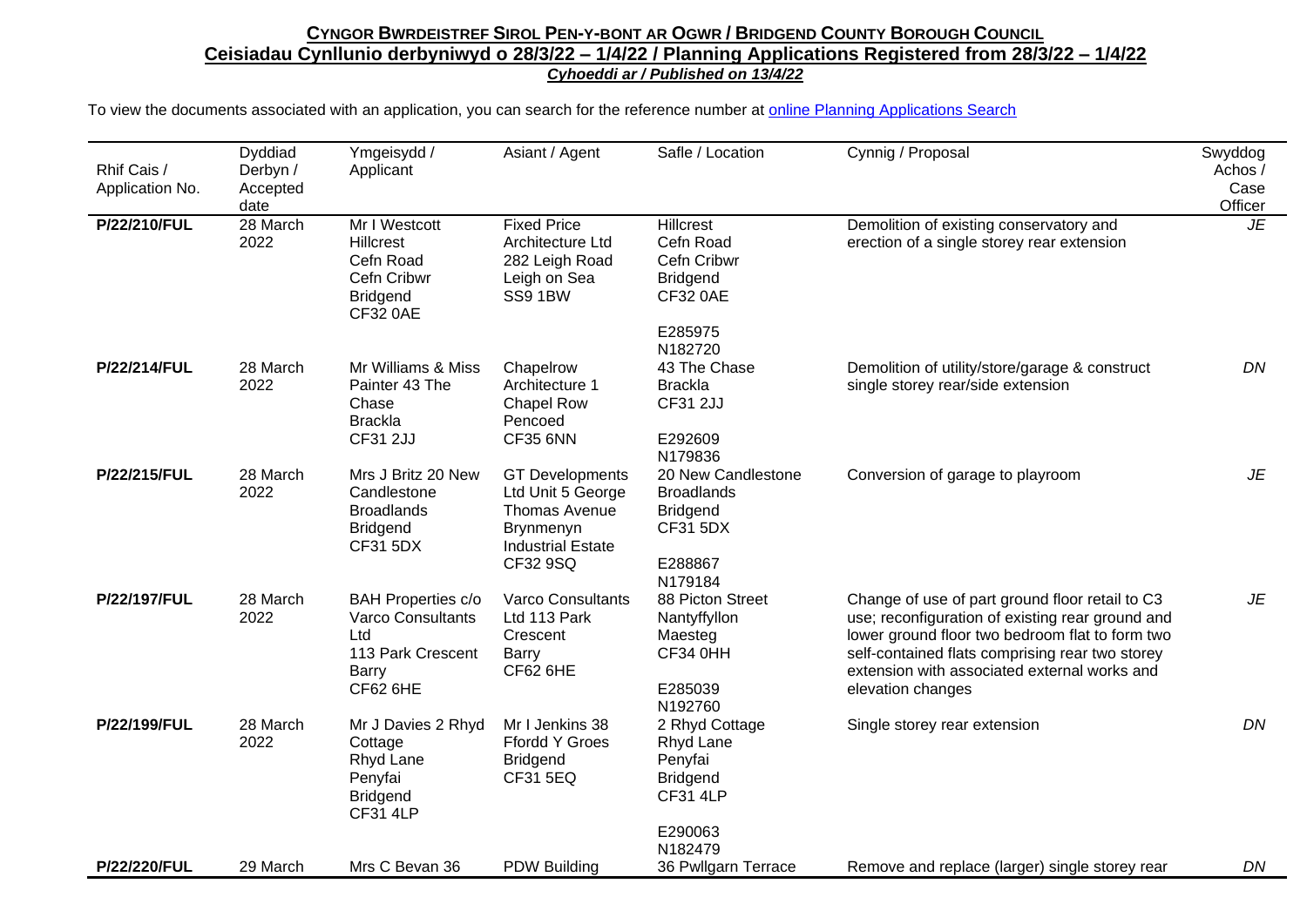## CYNGOR BWRDEISTREF SIROL PEN-Y-BONT AR OGWR / BRIDGEND COUNTY BOROUGH COUNCIL **Ceisiadau Cynllunio derbyniwyd o 28/3/22 – 1/4/22 / Planning Applications Registered from 28/3/22 – 1/4/22** *Cyhoeddi ar / Published on 13/4/22*

To view the documents associated with an application, you can search for the reference number at [online Planning Applications Search](http://planning.bridgend.gov.uk/)

|                     | 2022             | <b>Pwllgarn Terrace</b><br>Blaengarw<br><b>Bridgend</b><br><b>CF32 8AS</b>  | Designs 7 Blackmill<br>Road<br><b>Bryncethin</b><br><b>CF32 9YW</b>                | Blaengarw<br><b>Bridgend</b><br><b>CF32 8AS</b>                     | extension; extend front roof plane to rear to<br>accommodate rear dormer extension for loft<br>conversion                                                                                                                      |            |
|---------------------|------------------|-----------------------------------------------------------------------------|------------------------------------------------------------------------------------|---------------------------------------------------------------------|--------------------------------------------------------------------------------------------------------------------------------------------------------------------------------------------------------------------------------|------------|
| T/22/9/TPO          | 30 March         | Mr D John                                                                   | Mr D John                                                                          | E289978<br>N193509<br>Danybryn                                      | Fell 1x silver birch, 1x Leylandii and 1x                                                                                                                                                                                      | <b>JEJ</b> |
|                     | 2022             | Danybryn<br>168 Bryn Road<br>Brynmenyn<br><b>CF32 9LU</b>                   | Danybryn<br>168 Bryn Road<br>Brynmenyn<br><b>CF32 9LU</b>                          | 168 Bryn Road<br>Brynmenyn<br><b>CF32 9LU</b>                       | European Larch and replace with 3 other trees<br>and various shrubs; crown reduce Horse<br>Chestnut by a third                                                                                                                 |            |
|                     |                  |                                                                             |                                                                                    | E290229<br>N184715                                                  |                                                                                                                                                                                                                                |            |
| P/22/205/RLX        | 30 March<br>2022 | C Selfridge-Poor 15<br><b>West Drive</b><br>Porthcawl<br><b>CF36 3LS</b>    | <b>Hooper Enterprise</b><br>Associates Ltd 11<br>St Marys Place<br>Shrewsbury      | 15 West Drive<br>Porthcawl<br><b>CF36 3LS</b>                       | Vary condition 1 of P/21/420/FUL - amended<br>design of granny annex                                                                                                                                                           | LE         |
|                     |                  |                                                                             | <b>SY1 1DZ</b>                                                                     | E281219<br>N176863                                                  |                                                                                                                                                                                                                                |            |
| P/22/185/FUL        | 30 March<br>2022 | Mr N Conlon<br>Simonston Farm<br><b>Heol Simonston</b><br>Coity<br>CF35 6BE | Mr N Conlon<br>Simonston Farm<br><b>Heol Simonston</b><br>Coity<br><b>CF35 6BE</b> | Simonston Farm<br><b>Heol Simonston</b><br>Coity<br><b>CF35 6BE</b> | Remove kitchen/pantry; construct two storey<br>side extension and single storey rear extension                                                                                                                                 | DN         |
|                     |                  |                                                                             |                                                                                    | E292701<br>N181000                                                  |                                                                                                                                                                                                                                |            |
| P/22/209/NMA        | 31 March<br>2022 | Mr C Jones 6 Locks<br>Court<br>Porthcawl<br>CF36 3JJ                        | Rhughesdesigns<br>Studio 1<br>The Platform<br>Hemmingway Road                      | 6 Locks Court<br>Porthcawl<br>CF36 3JJ                              | Non material amendment to vary condition 1 of<br>P/21/993/FUL to refer to amended plans<br>alterating the size of garage                                                                                                       | LE         |
|                     |                  |                                                                             | Cardiff<br><b>CF105LS</b>                                                          | E281924<br>N177917                                                  |                                                                                                                                                                                                                                |            |
| P/22/223/FUL        | 31 March<br>2022 | Mr M Di Blasi 10<br><b>Sycamore Avenue</b><br>Porthcawl<br><b>CF36 5AL</b>  | I M Design Studio<br>27 Park Avenue<br>Skewen<br>Neath<br><b>SA10 6RU</b>          | 10 Sycamore Avenue<br>Porthcawl<br><b>CF36 5AL</b><br>E283741       | Remove existing garage & flat<br>roof/windows/dwarf wall to porch; construct two<br>storey side extension with canopy to front;<br>single storey rear extension; construct pitch<br>roof to front; re-roof in artificial slate | DN         |
|                     |                  |                                                                             |                                                                                    | N177797                                                             |                                                                                                                                                                                                                                |            |
| <b>P/22/225/FUL</b> | 31 March<br>2022 | Power Initiatives<br>Ltd Hilton Hall<br><b>Hilton Lane</b>                  | Aardvark EM Ltd<br><b>Higher Ford</b><br>Wiveliscombe                              | Land north west of Coity<br>Road<br>(West of Great Western          | Installation of a battery energy storage facility,<br>substation, underground cabling and ancillary<br>infrastructure & equipment to include security                                                                          | <b>ALR</b> |